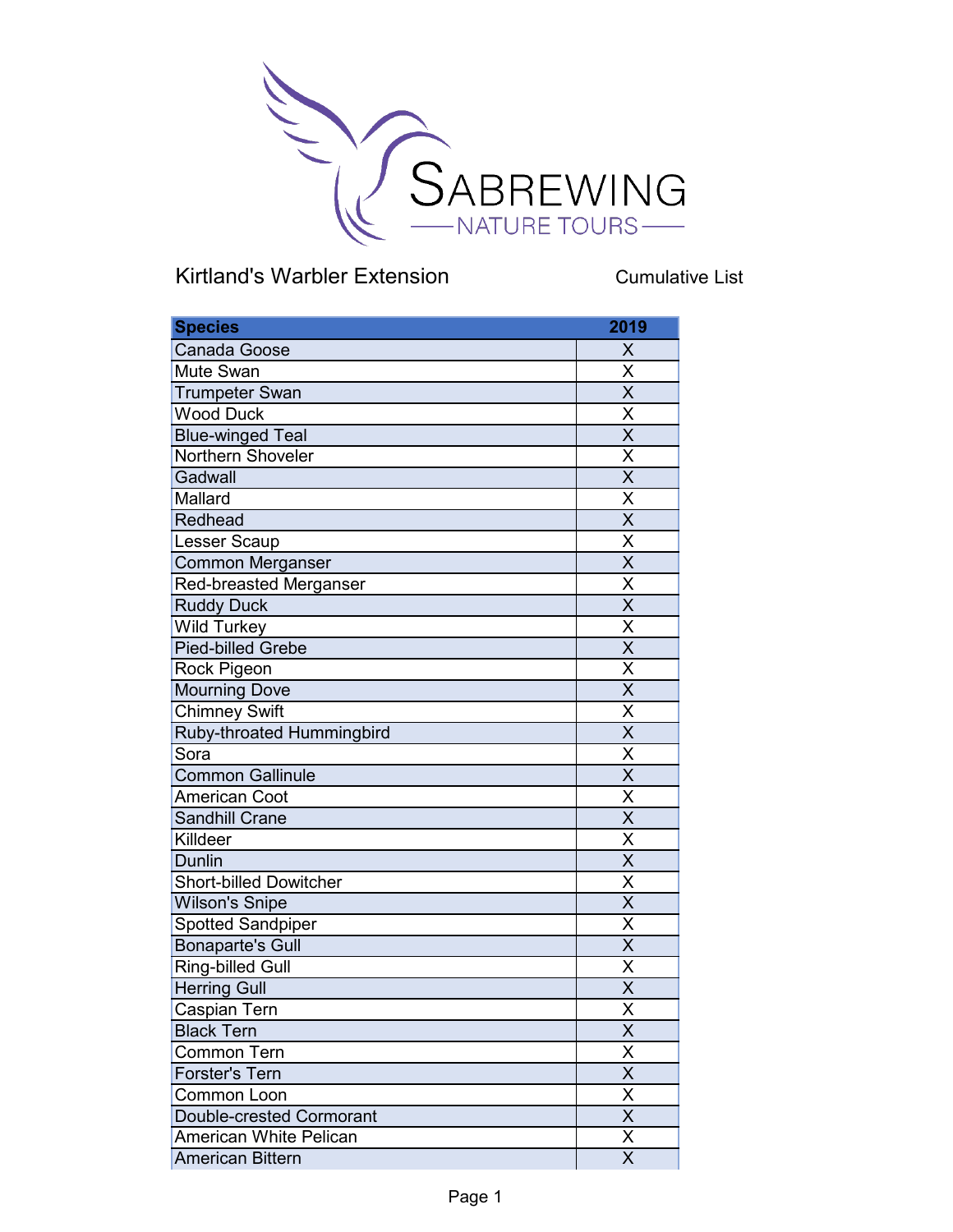| <b>Species</b>                          | 2019                                |
|-----------------------------------------|-------------------------------------|
| <b>Least Bittern</b>                    | Χ                                   |
| <b>Great Blue Heron</b>                 | $\overline{\mathsf{x}}$             |
| <b>Great Egret</b>                      | X                                   |
| <b>Turkey Vulture</b>                   | $\overline{\mathsf{x}}$             |
| Osprey                                  | $\overline{\mathsf{x}}$             |
| <b>Bald Eagle</b>                       | $\overline{\mathsf{x}}$             |
| <b>Red-tailed Hawk</b>                  | $\overline{\mathsf{x}}$             |
| <b>Belted Kingfisher</b>                | $\overline{\mathsf{x}}$             |
| <b>Yellow-bellied Sapsucker</b>         | X                                   |
| Red-bellied Woodpecker                  | $\overline{\mathsf{x}}$             |
| Downy Woodpecker                        | $\overline{\mathsf{x}}$             |
| Hairy Woodpecker                        | $\overline{\mathsf{x}}$             |
| <b>Pileated Woodpecker</b>              | X                                   |
| Northern Flicker                        | $\overline{\mathsf{X}}$             |
| <b>American Kestrel</b>                 | $\overline{\sf x}$                  |
| <b>Merlin</b>                           | $\overline{\mathsf{X}}$             |
| <b>Eastern Phoebe</b>                   | $\overline{\mathsf{X}}$             |
| <b>Great Crested Flycatcher</b>         | $\overline{\mathsf{x}}$             |
| Eastern Kingbird                        | $\overline{\mathsf{x}}$             |
| <b>Yellow-throated Vireo</b>            | $\overline{\mathsf{x}}$             |
| <b>Blue-headed Vireo</b>                | $\overline{\mathsf{x}}$             |
| <b>Warbling Vireo</b>                   | $\overline{\mathsf{x}}$             |
|                                         |                                     |
| <b>Blue Jay</b><br><b>American Crow</b> | $\frac{\overline{X}}{\overline{X}}$ |
| <b>Common Raven</b>                     | $\overline{\mathsf{x}}$             |
| <b>Horned Lark</b>                      | $\overline{\mathsf{x}}$             |
| Northern Rough-winged Swallow           | X                                   |
| <b>Purple Martin</b>                    | $\overline{\mathsf{x}}$             |
| <b>Tree Swallow</b>                     | $\overline{\mathsf{x}}$             |
| <b>Bank Swallow</b>                     | $\overline{\mathsf{x}}$             |
| <b>Barn Swallow</b>                     | $\overline{\sf x}$                  |
| <b>Cliff Swallow</b>                    | X                                   |
| <b>Black-capped Chickadee</b>           | Χ                                   |
| <b>Tufted Titmouse</b>                  | $\overline{\mathsf{X}}$             |
| <b>Red-breasted Nuthatch</b>            | X                                   |
| <b>White-breasted Nuthatch</b>          | $\overline{\mathsf{x}}$             |
| <b>Brown Creeper</b>                    | $\overline{\sf x}$                  |
| <b>House Wren</b>                       | X                                   |
| Winter Wren                             | $\overline{\mathsf{x}}$             |
| Marsh Wren                              | $\overline{\mathsf{x}}$             |
| <b>Blue-gray Gnatcatcher</b>            | $\overline{X}$                      |
| <b>Golden-crowned Kinglet</b>           | $\overline{\mathsf{x}}$             |
| Ruby-crowned Kinglet                    | $\overline{\mathsf{x}}$             |
| <b>Eastern Bluebird</b>                 | $\overline{\mathsf{x}}$             |
| Veery                                   | $\overline{\mathsf{X}}$             |
| <b>Hermit Thrush</b>                    | $\overline{\mathsf{x}}$             |
| <b>American Robin</b>                   | $\overline{\mathsf{x}}$             |
| <b>Gray Catbird</b>                     | $\overline{X}$                      |
| <b>Brown Thrasher</b>                   | $\overline{\mathsf{x}}$             |
| <b>European Starling</b>                | $\overline{\mathsf{x}}$             |
| <b>Evening Grosbeak</b>                 | $\overline{\sf x}$                  |
| <b>House Finch</b>                      | X                                   |